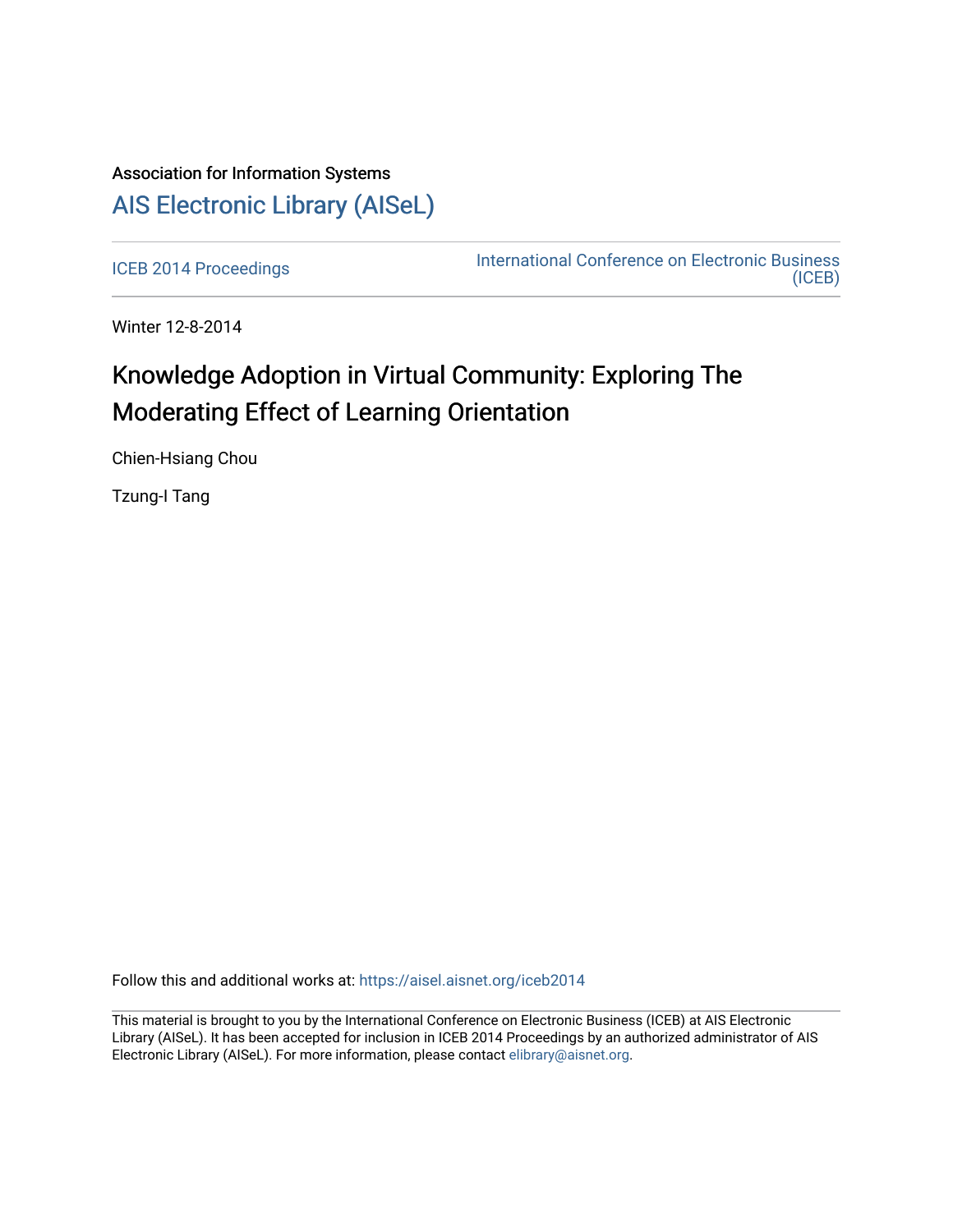*Chou & Tang*

## **KNOWLEDGE ADOPTION IN VIRTUAL COMMUNITY: EXPLORING THE MODERATING EFFECT OF LEARNING ORIENTATION**

Chien-Hsiang Chou, National Chengchi University, Taiwan, ksoarc@gmail.com Tzung-I Tang, National Chengchi University, Taiwan, mtang@nccu.edu.tw

#### **ABSTRACT**

This study aims to investigate the evaluation determinants of online knowledge adoption. Knowledge transfer in online context has been debated by many researchers but mainly addressed the knowledge sharing aspect. Knowledge recipient, however, is also a critical role in knowledge transfer. Thus, dual process theory is rooted as the theoretical foundation to investigate the persuasiveness of knowledge from virtual communities. A theoretical model of knowledge adoption suggests argument quality and source credibility would be moderated by the knowledge seekers' learning orientation. The results of this study will be helpful to understanding the individuals how to evaluate and learn online knowledge. Furthermore, the moderator's effect of the learning orientation may indicate how the personal learning characteristic affects the online learning behavior.

*Keywords*: Argument quality, knowledge adoption, learning orientation, source credibility, virtual community.

#### **INTRODUCTUION**

The proliferation of Internet leads to the rapidly growth of virtual community (VC), more and more people getting used to search information and knowledge online. In online contexts, some members who join a community seek information they need or ask for advice and help; some members who post article or information like share their knowledge, Virtual community is a place aggregated members that share common interest [1] and contain wide variety which ranges from those focused on economics and marketing to social networking and education, virtual communities influence universally on human behavior [2]. In virtual communities, members provide information or knowledge and solve problem of each other. Especially in knowledge sharing and exchange communities like Yahoo Answer or Wikipedia, individuals can directly search their problem with keywords or ask for answer. Knowledge adoption, focus on a knowledge recipient's perception, is a primary process of knowledge internalization [3, 4]. Research has shown that the intention to knowledge adoption can be governed by a variety of factors including information usefulness, creditability, quality and so on [4, 5, 6].

To understand the process by which knowledge recipient will be influenced by the provided knowledge, this study draw on the Elaboration Likelihood Model (ELM) of informational influence. In addition, focusing on the view of knowledge recipient, learning orientation included as a moderator to investigate knowledge adoption behavior.

#### **RESEARCH MODEL AND HYPOTHESIS**

**Research model** 



Figure 17. Research model

#### **Elaboration likelihood model**

Petty and Cacioppo [7] developed the Elaboration Likelihood Model (ELM) in order to explain the differences in influence results across individuals and contexts. ELM proposes a central route and a peripheral route of information processing: the central route, akin to systematic processing, entails careful scrutiny of the information, while the peripheral route, echoing heuristic processing, uses environmental cues associated with the information to determine whether to adopt or not [7]. The central route takes place as recipients consider carefully the presented issues, whereas the peripheral route occurs when recipients use simple decision rules to evaluate the message rather than analyzing its content [4]. ELM often used to better understand how people are influenced to adopt ideas; this study employs the argument quality as factor of central route and

*The Fourteenth International Conference on Electronic Business &*

*The First Global Conference on Internet and Information Systems, Taipei, December 8-12, 2014*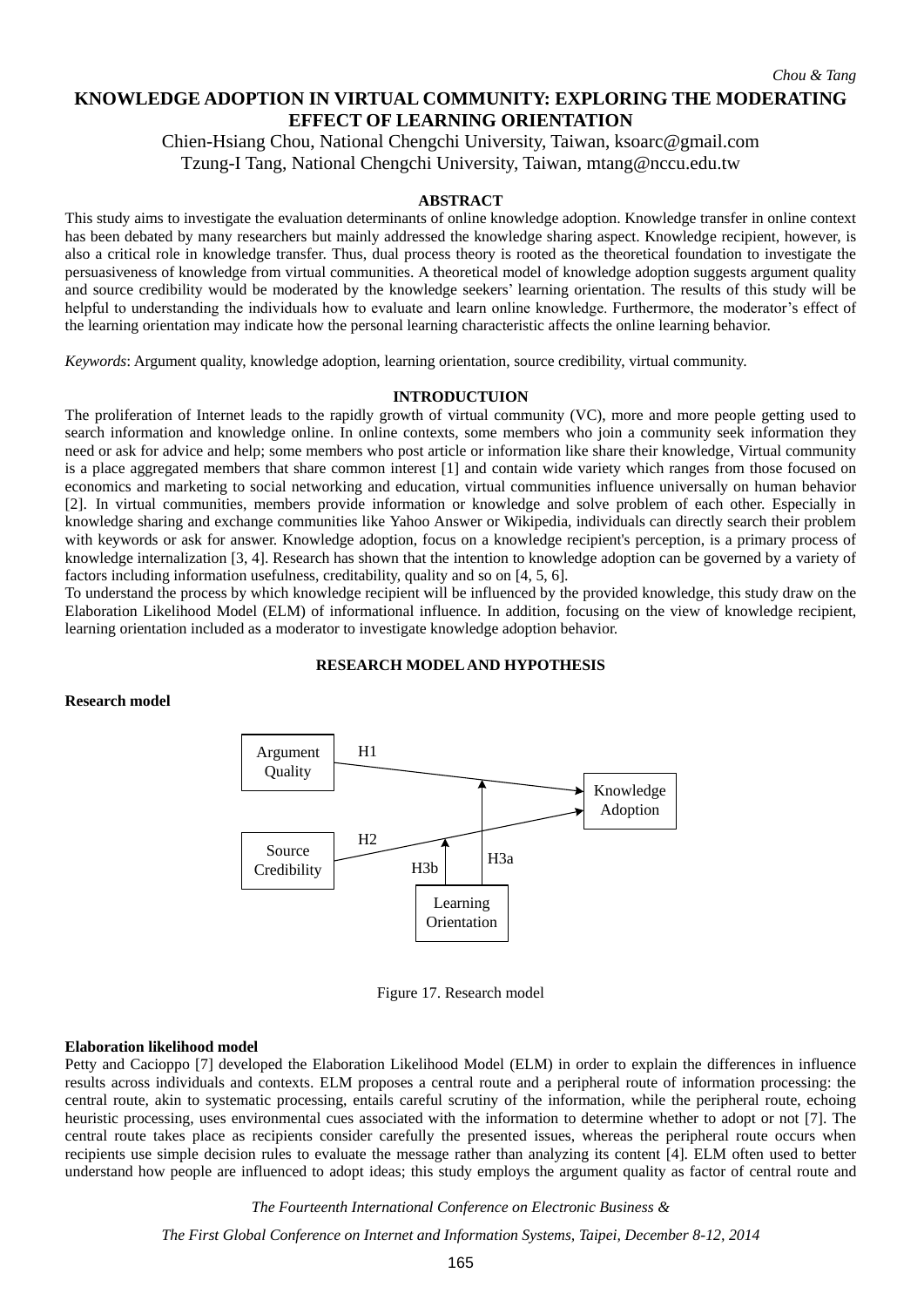source credibility as factor of peripheral route. Thus, following hypothesis proposed:

H1: Argument quality will have a positive effect on the knowledge adoption.

H2: Source credibility will have a positive effect on the knowledge adoption.

#### **Learning Orientation**

Learning orientation, from the educational psychology literature, is a disposition towards learning [8]. Having strong learning orientation, individuals would desire to improve their skills, abilities and knowledge through effort and experience. As Brett and VandeWalle [9] mentioned, they persistently engage in solution-oriented self-instruction with escalate effort and enjoy challenge. According to Gray and Meister's [10] finding, when employees encounter a problem they can't solve, those who with a stronger learning orientation have more higher willing to seek for knowledge from colleagues, manuals, and a knowledge repository.

Zhang and Watts [5] suggested personality and prior belief of recipients may affect evaluations of incoming information. Therefore, knowledge recipients who have higher learning orientation may result in stronger effect on the argument quality toward knowledge adoption. Conversely, higher learning orientation may lead to weaker effect in the source credibility which is peripheral process toward knowledge adoption. Thus, following hypothesis proposed:

H3a. Higher levels of recipient learning orientation, stronger the influences of argument quality to knowledge adoption. H3b. Higher levels of recipient learning orientation, stronger the influences of source credibility to knowledge adoption.

### **RESEARCH METHODOLOGY**

To assure the validity of the instrument, items were adopted from the prior research and modified to fit VC context. Partial least squares (PLS) method was used to test the research model and SmartPLS software was used for the PLS analysis. A web-based survey was conducted by recruiting volunteer from Internet users on online discussion boards of Taiwan. In this study, participants need to have experience of work or school related knowledge search in virtual communities they joined. A total of 90 useable responses were collected. Basic characteristic statistics of the respondents are shown in Table 1. There were 39 female respondents (43.3%) and 51 male (56.7%). Age distribution was primarily 21-30 years old (63.3.0%), followed by15-20 years old (27.8%) and 31-40 years old (6.7%). In terms of education, most respondents had attained at least a bachelor's degree (73.3%), followed by master or PhD degree (23.3%). Finally, most respondents were students (62.2%).

#### **Results**

**Data collection**

Reliability and convergent validity of the factors were estimated by composite reliability and average variance extracted (AVE) (see Table 2). The interpretation of the composite reliability is similar to Cronbach's alpha, except that it also takes into account the actual factor loadings rather than assuming that each item is equally weighted in the composite load determination. Composite reliability for all the factors in our measurement model was above 0.9. The AVE values were all above the recommended 0.50 level [11]. In order to examine discriminant validity, this study compared the shared variances between factors with the AVE of the individual factors based on Fornell and Larcker [12]. As shown in Table 2, the AVE of the individual factors was larger than each of the shared variances between constructs and the discriminant validity was supported.

Table 1: Respondent characteristics (N=90).

| Characteristic |                               | Number | Percentage |
|----------------|-------------------------------|--------|------------|
| Gender         | Female                        | 39     | 43.3       |
|                | Male                          | 51     | 56.7       |
| Age            | 15-20                         | 25     | 27.8       |
|                | 21-30                         | 57     | 63.3       |
|                | 31-40                         | 6      | 6.7        |
|                | $41 - 50$                     | 1      | 1.1        |
|                | > 51                          | 1      | 1.1        |
| Education      | Senior high/vocational school | 3      | 3.3        |
|                | Bachelor's degree             | 66     | 73.3       |
|                | Master's degree or PhD        | 21     | 23.3       |
| Industry       | Manufacturing                 | 5      | 5.6        |
|                | Service                       | 6      | 6.7        |
|                | Science and technology        | 8      | 8.9        |
|                | Education and research        | 7      | 7.8        |
|                | Financial institution         | 2      | 2.2        |
|                | Government                    | 3      | 3.3        |
|                | Student                       | 56     | 62.2       |

*The Fourteenth International Conference on Electronic Business &*

*The First Global Conference on Internet and Information Systems, Taipei, December 8-12, 2014*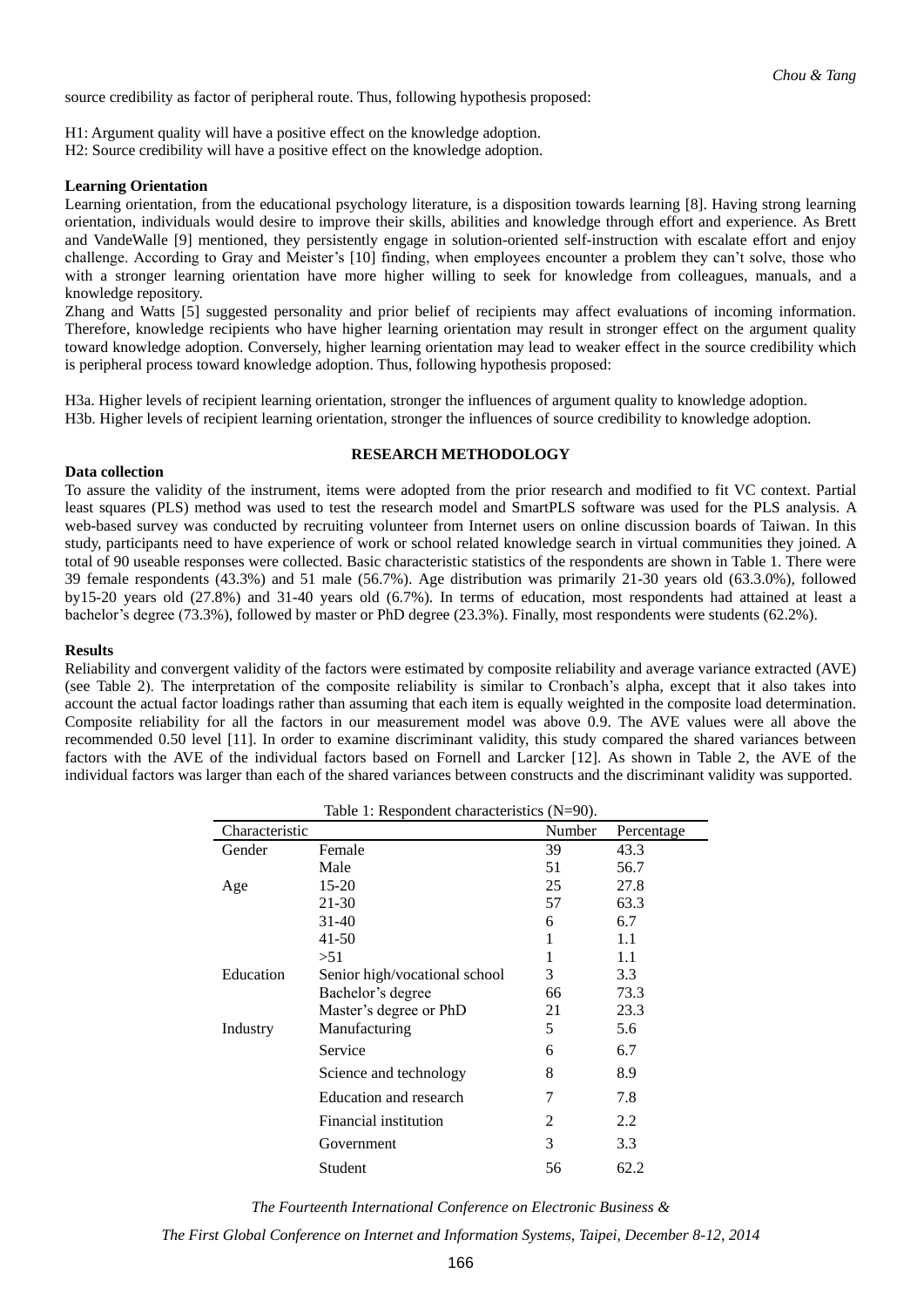| Other | ٠ | 3.3 |
|-------|---|-----|
|       |   |     |

Table 2: Reliability, average variance extracted and discriminant validity.

| Construct | <b>CR</b> | AO    | KА    |       | <b>SC</b> |
|-----------|-----------|-------|-------|-------|-----------|
| AQ        | 0.937     | 0.939 |       |       |           |
| KA        | 0.939     | 0.796 | 0.891 |       |           |
| LO        | 0.925     | 0.278 | 0.301 | 0.897 |           |
| <b>SC</b> | 0.906     | 0.633 | 0.625 | 0.287 | 0.841     |

Notes: 1. CR: composite reliability.

2. AQ: argument quality; KA: knowledge adoption; LO: learning orientation; SC: source credibility.

3. Diagonal elements show the average variance extracted; off-diagonal elements show the shared variance.



Notes: \**p*<0.05, \*\**p*<0.01, \*\*\**p*<0.001; ─ Significant --- Not significant Figure 2: Structural model results

#### **CONCLUSION**

This study investigates the evaluation determinants of online knowledge adoption through ELM's central route and peripheral route. According to the result, the factor of central route (argument quality) exerts significant influence on knowledge adoption and factor of peripheral rout (source credibility) also found has positive influence on knowledge adoption. Since this study focuses on the view of recipient, the learning orientation which is belong to personal characteristic has been included and found a salient moderating effect. The recipients who have higher learning orientation are less concerning about the credibility of source during the evaluating process. They may tend to rely on their own judgment and focus on the content's correctness. This finding not only indicates the moderating role of personal characteristic but also has a theoretical extension of elaboration likelihood model. However, the moderating effect on the argument quality toward knowledge adoption has no significant effect. It is likely because the argument quality has very significant influence on knowledge adoption.

#### **REFERENCES**

- [1] Armstrong, A., & Hagel, J. (1996). 'The real value of online communicates', *Harvard Business Review*, pp. 134-141.
- [2] Teo, H.H., Chan, H.C., Wei, K.K., Zhang, Z. (2003) 'Evaluating information accessibility and community adaptivity features for sustaining virtual learning communities', *International Journal of Human–Computer Studies.* Vol. 59, No.5, pp. 671–697.
- [3] Nonaka, I. (1994) 'A dynamic theory of organizational knowledge creation', *Organization Science*, Vol. 5, No. 4, pp. 14-37.
- [4] Sussman, S. W., & Siegal, W. S. (2003) 'Informational influence in organizations: An integrated approach to knowledge adoption', *Information Systems Research*, Vol. 14, No. 1, pp. 47-65.
- [5] Zhang, W., & Watts, S. (2003) 'Knowledge adoption in online communities of practice', In S. T. March, A. Massey, and

*The Fourteenth International Conference on Electronic Business &*

*The First Global Conference on Internet and Information Systems, Taipei, December 8-12, 2014*